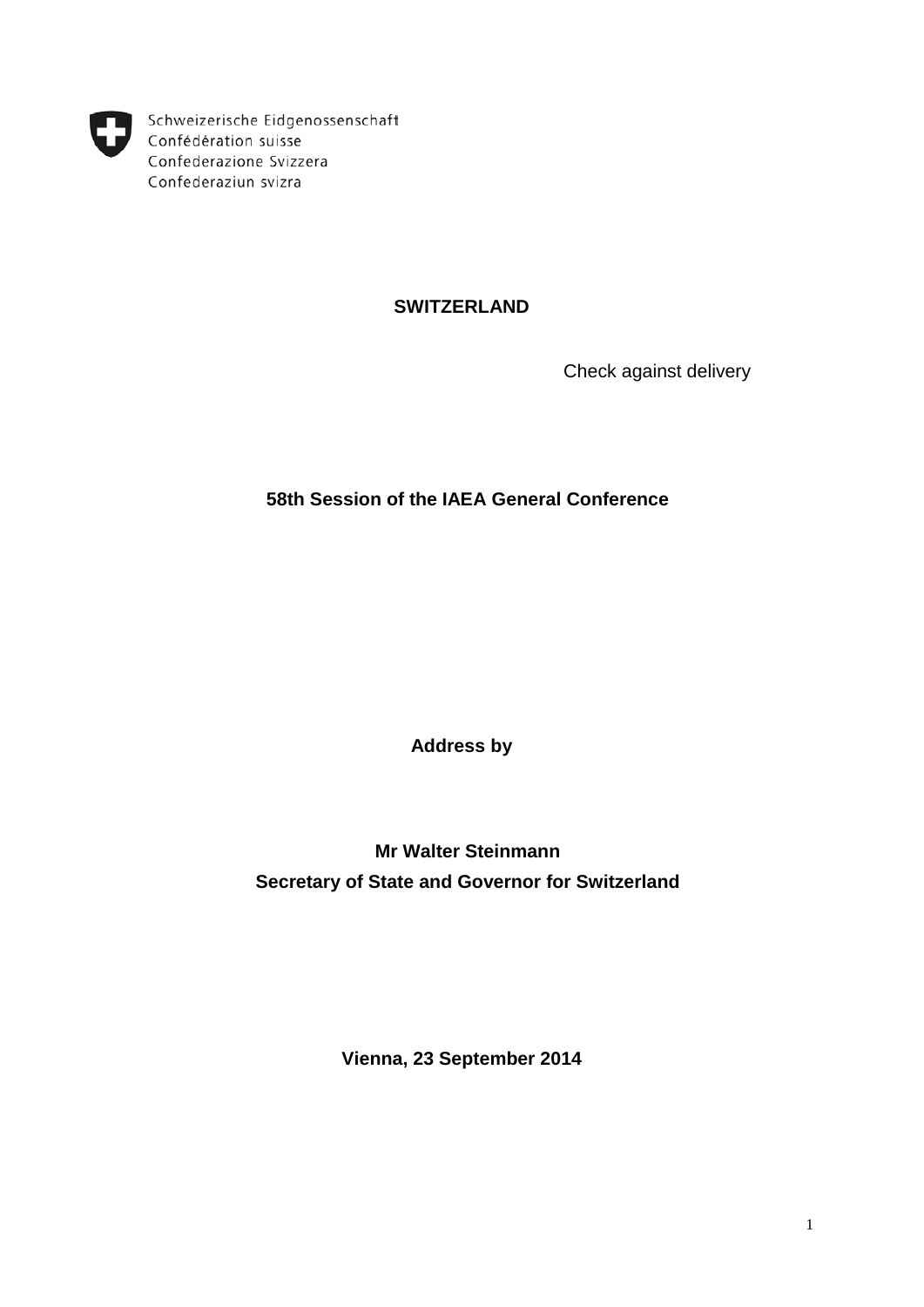## Mr President,

The Swiss delegation extends its warmest congratulations to you on your election to the Presidency of the 58th Session of the IAEA General Conference, and wishes to assure you of its full support in the performance of your office.

My delegation is especially pleased to welcome the Republic of Vanuatu, the Cooperative Republic of Guyana, the Union of the Comoros and the Republic of Djibouti as new member states of the IAEA.

## Mr President,

The Chernobyl and Fukushima accidents posed a major challenge for the global nuclear community.

If the occurrence of a severe accident every 25 years or so punctuates our efforts aimed at implementing nuclear technologies, the question arises as to how we can assure our fellow citizens that we are doing so for the well-being and continued development of mankind, as cited in the statutes of the IAEA.

The safety authorities of the States Parties to the **Convention on Nuclear Safety** understand that there is a need for action.

Based on a recommendation included in the IAEA Action Plan on Nuclear Safety, Switzerland proposed an amendment with a view to enhancing the safety not only of existing reactors, but also of new ones.

The States Parties to the Convention on Nuclear Safety decided to debate this proposal within the scope of a diplomatic conference to be held in Vienna in February 2015.

Mr President, our respective governments have a duty to act, and three years after the Fukushima accident we have a unique opportunity to restore and strengthen the confidence of our fellow citizens in the safety of our nuclear facilities and in the multilateral instruments that have been created for that purpose.

Switzerland therefore calls on all States Parties to the Convention on Nuclear Safety to adopt a constructive approach with a view to creating the necessary conditions for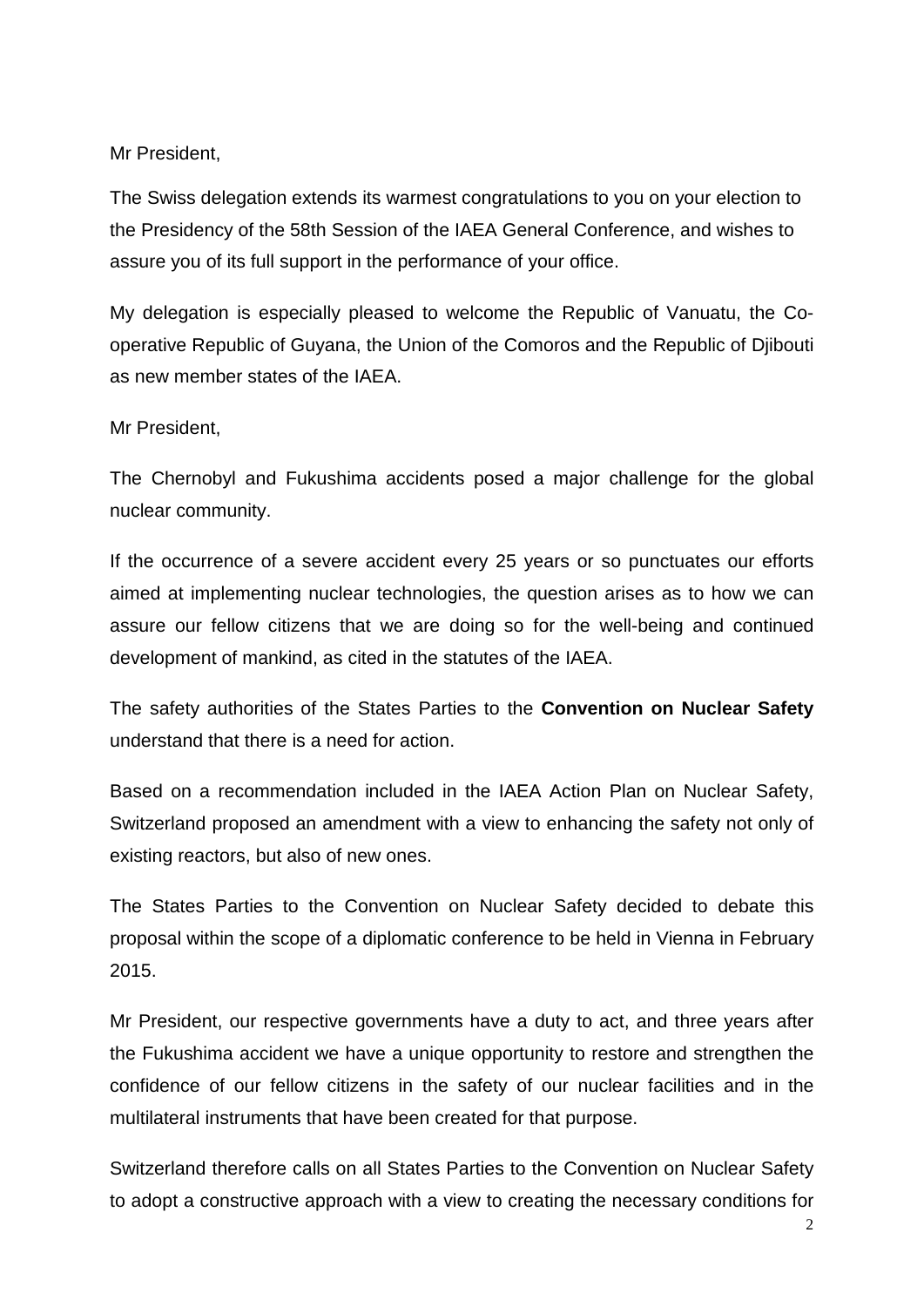assuring the success of the forthcoming diplomatic conference. Switzerland is well aware of its responsibility and will be making a substantial financial contribution in order to facilitate the organisation of the conference.

My delegation is optimistic regarding the outcome of the diplomatic conference.

The safety authorities who attended the meeting of the Western European Nuclear Regulators Association decided to adopt the practices that correspond to the amendment proposal put forward by Switzerland. The incorporation of this amendment into the Convention on Nuclear Safety would mean that it will be possible to avoid the creation of two levels of safety in the future.

We are aware that, in its present form, the wording will not make it possible to achieve this objective in an optimal manner. It did not meet with consensus at the 6th Review Conference of the Convention on Nuclear Safety. However, the decision to hold a diplomatic conference next year indicates that the signatory parties feel that the text deserves to be debated in greater depth with a view to finding the necessary consensus.

Switzerland is prepared to continue to participate in the informal process that is currently being led by the ambassador of Argentina, and calls on all States Parties to do likewise.

Mr President,

In the coming months, a variety of important events will be taking place for the Agency, for the nuclear non-proliferation regime and for the responsible civilian use of nuclear energy.

In addition to the diplomatic conference for the Convention on Nuclear Safety, these include in particular the Nuclear Non-Proliferation Treaty Review Conference to be held in May 2015, which will focus on the implementation of the recommendations resulting from the previous conference held in 2010. Switzerland is already preparing to actively participate in this conference.

Mr President,

The responsible use of nuclear energy has to take account of the risk of misappropriation of nuclear and radiological material, as we were reminded by the activities of the Hague Summit. My delegation wishes to express its thanks to the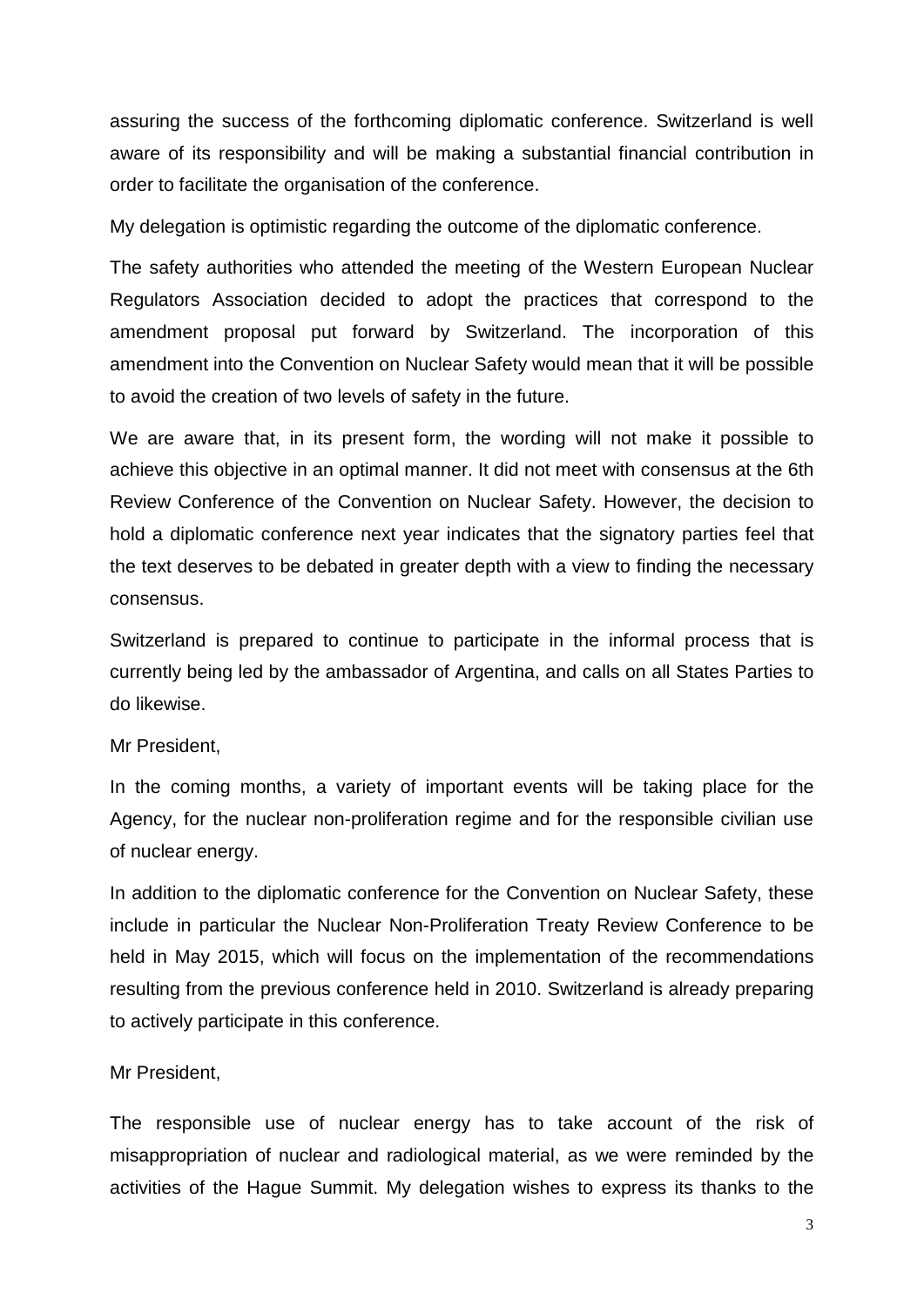Netherlands for the warm welcome it extended to the participants, and for its faultless organisation of this conference on nuclear safety.

Although nuclear safety is the sole responsibility of each State, we call on those States that have not yet done so to ratify and implement the Convention on the Physical Protection of Nuclear Material, together with its Amendment, and to apply the measures cited in the IAEA Code of Conduct on the Safety and Security of Radioactive Sources.

In the international context, the IAEA is the sole institution recognised by the international community to play a leading role in the area of nuclear safety. It is in the position to provide advice and define good practices in this area in order to provide assistance to those States that request it.

In order to ensure that the objective of nuclear safety is deemed credible, it is essential to reinforce the safety of all nuclear and radiological materials, i.e. civilian as well as military materials. In view of the enormous destructive capacities they possess, the latter represent the greater risk, of course.

Ahead of the 2015 Nuclear Non-Proliferation Treaty Review Conference and with a view to the 4th Nuclear Security Summit and the IAEA Conference on Nuclear Security scheduled to take place in 2016, it is important to send a clear signal to strengthen all areas of nuclear security.

I would now like to focus on the auditing activities of the Agency.

Mr President, **the safeguards** of the IAEA are essential for the nuclear nonproliferation regime, and we all have to ensure their efficiency and effectiveness.

My delegation greatly appreciates both the work carried out by the Secretariat in the course of the past two years concerning the approach at the State level, as well as the quality of the dialogue it has initiated. These activities culminated in the publication of a consistent and impressive supplementary document.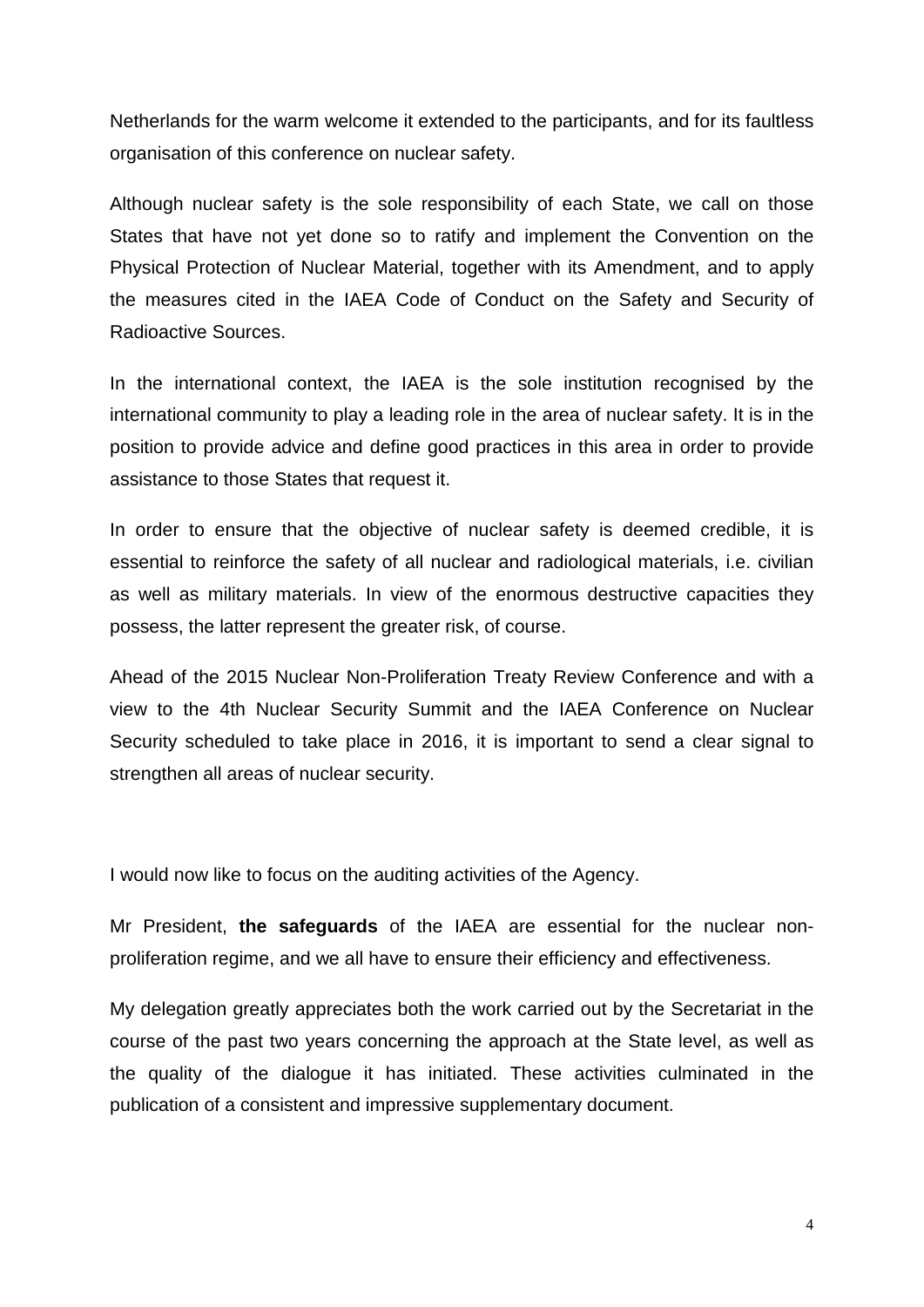Switzerland wishes to particularly underscore the fact that improvements have to take place to the benefit not only of the Agency, but also of the State in question, in terms of both cost and reduction of efforts.

Should these improvements prove to be of little significance, it would make sense to re-launch the debate. On the one hand because the resolution regarding the safeguards, which is regularly adopted at the General Conference and which calls for their efficient and effective implementation, and on the other hand because some of the recommendations included in the final document of the 2010 Nuclear Non-Proliferation Treaty Review Conference, would not have been complied with. In this regard we await the periodical reports of the Secretariat on the implementation of the approach at the State level.

Switzerland wants to pursue its commitment towards the optimisation of a system of safeguards because this involves sending a clear signal ahead of the 2015 NPT Review Conference and establishing a new relationship of trust between the States Parties.

My delegation also welcomes the cooperation that has come into being between the IAEA and the Islamic Republic of Iran since January 2014. At a time when this dossier is entering a decisive phase, we encourage both partners to pursue and strengthen this cooperation with the aim of finding a diplomatic solution that is acceptable to all parties.

Mr President,

In the document entitled "Safeguards Implementation Report in 2013" or SIR 2013, Switzerland finds itself classified in the group of countries for which "assessments concerning the absence of materials and non-declared activities are ongoing." However, the assessments by the IAEA concerning Switzerland were concluded in 2011 and there are no more pending issues.

We therefore ask the Secretariat to address this anomaly in its next report.

In November 2013, the inspectors of our national system of accounting for and controlling nuclear material, accompanied by persons responsible for nuclear material at various facilities, attended a two-day course for which they expressed their gratitude. I wish to thank the Agency for having offered us this opportunity.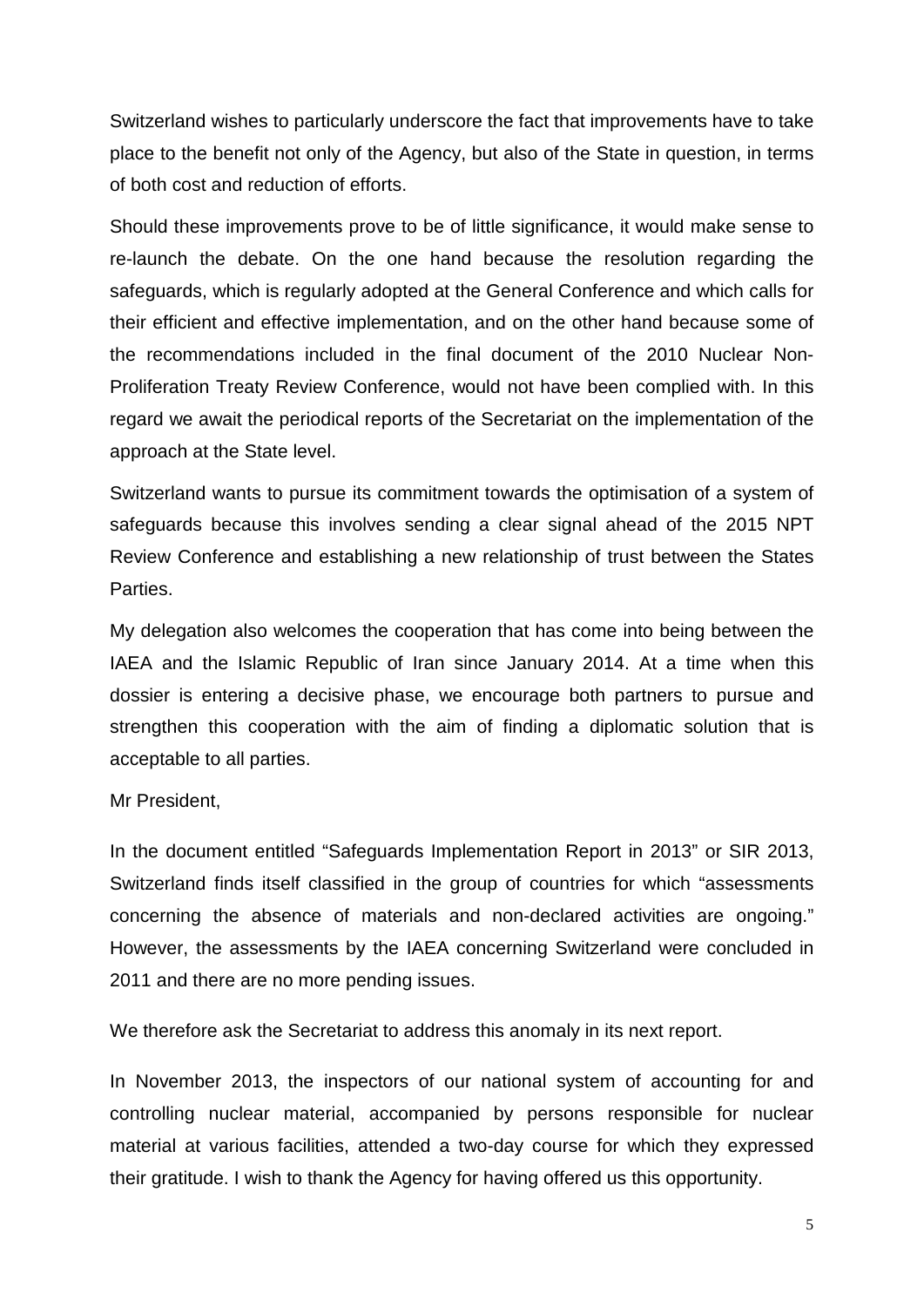Mr President,

My delegation would like to thank the co-presidents of the "Financing of the Activities of the IAEA" workgroup entrusted with the mandate of putting forward proposals for securing the acceptable financing of the Technical Cooperation fund. This was by no means an easy task, and the helpful and transparent discussions demonstrated that the matter has not been exhausted.

I would like to take this opportunity to state that my delegation is among those that regard Article 2 of the statutes to be the fundamental reason for the adherence of the vast majority of States to the IAEA, and that in view of this the Technical Cooperation fund should be integrated into the ordinary budget.

Before I conclude, Mr President, I would like to pass on some information concerning the use of nuclear energy in Switzerland.

In the wake of the accident in Fukushima, on 25 May 2011 the Federal Council and Parliament announced that Switzerland is to gradually withdraw from the use of nuclear energy for the purpose of producing electricity. In accordance with this decision, the five existing nuclear power plants are to be decommissioned when they reach the end of their service life, and will not be replaced.

With this objective in mind, our government subsequently drafted a new energy strategy called Energy Strategy 2050, which it submitted to Parliament for deliberation.

Energy Strategy 2050 not only incorporates energy-related measures such as the non-replacement of decommissioned nuclear power plants, a reduction of electricity consumption, the increased use of renewable energy and a reduction of energy consumption in the mobility sector, but also calls for a strategic reorientation of energy and climate policy in the medium term. In its proposed new strategy, the Federal Council is prioritising the systematic integration of existing efficiency potentials, followed by the adequate utilisation of the existing potentials of hydropower and renewable energy sources. Then at a later stage it intends to substitute the existing efficiency promotion system with an incentives mechanism.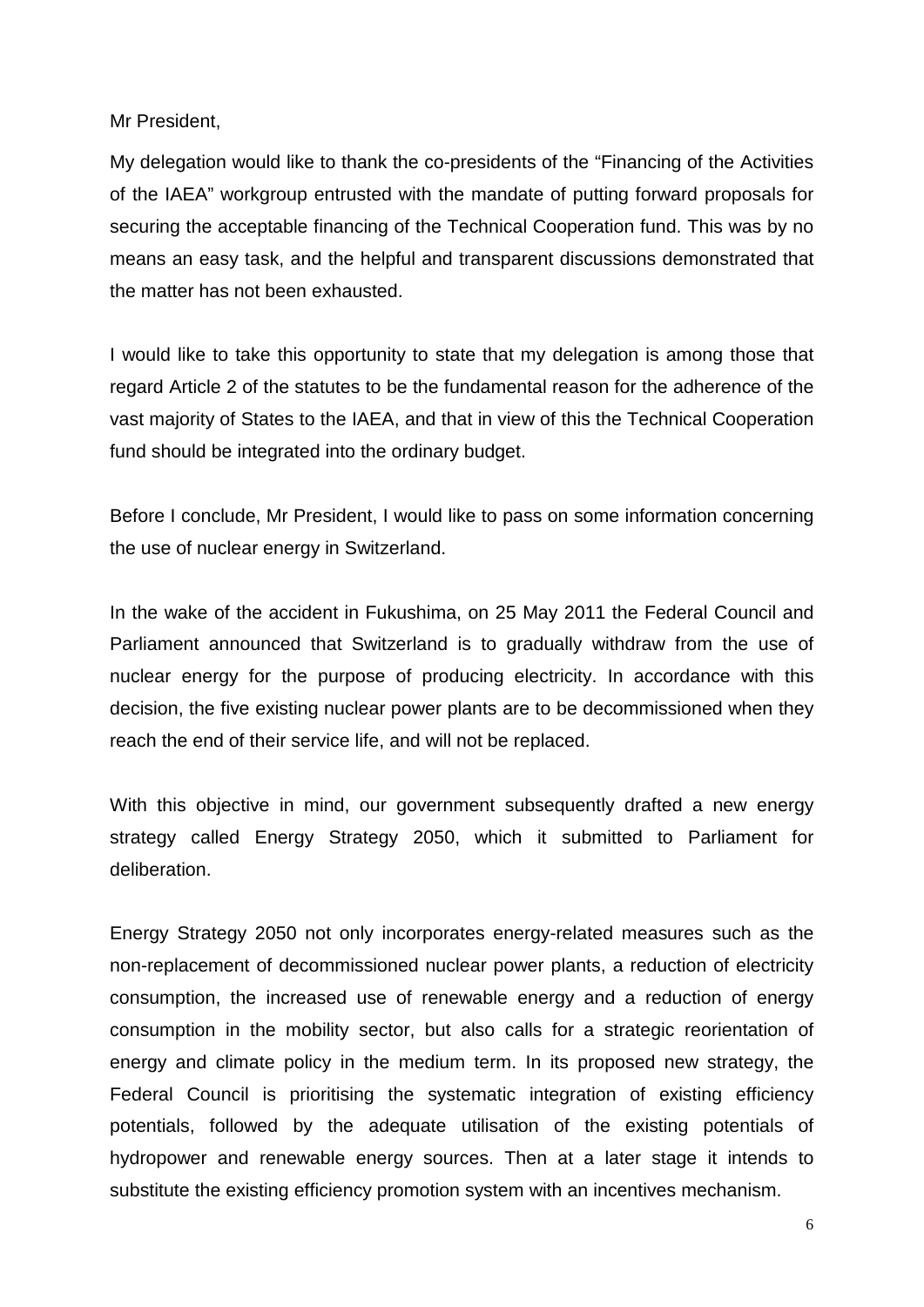Together with the submission of its proposed new strategy to Parliament, which includes the need for a total revision of the Swiss Federal Energy Act, our government included an initial package of measures. The matter is currently in the hands of Parliament, and the debate is expected to be concluded in 2015. After the new legislation has been adopted, it is likely that it will have to be voted on in an optional referendum. The new legislation will probably enter into force in the course of 2016.

Mr President, it is in this context that, in October 2013, *Forces Motrices Bernoises* (Bernese Electricity Works) announced its decision to discontinue the operation of Mühleberg nuclear power plant in 2019. As the reasons for this decision the management cited economic and political aspects, together with the high level of investment that would be required for the safe operation of the facility over the long term.

Mr President, I would now like to say a few words about the situation regarding the management of radioactive waste.

In accordance with the Swiss Federal Nuclear Energy Act, the operators of nuclear installations are required to finance the costs of storage of their radioactive waste. Two independent funds were created for the purposes of securing the costs of decommissioning nuclear installations on the one hand, and the storage of radioactive waste on the other.

However, a recent study revealed that the financing requirements of these two funds will be higher than originally anticipated. The main reasons for this are that the payments into the funds are lower than budgeted and the technical costs will be higher than expected. In view of this, our government decided to increase the financial contributions by 30 percent and lower the reference rates for return on equity.

In the area of waste management, the search for suitable sites for housing a deep geological repository has been carried out in accordance with a three-phase programme that was initiated in 2008. At the end of phase 1 in 2011, six sites for